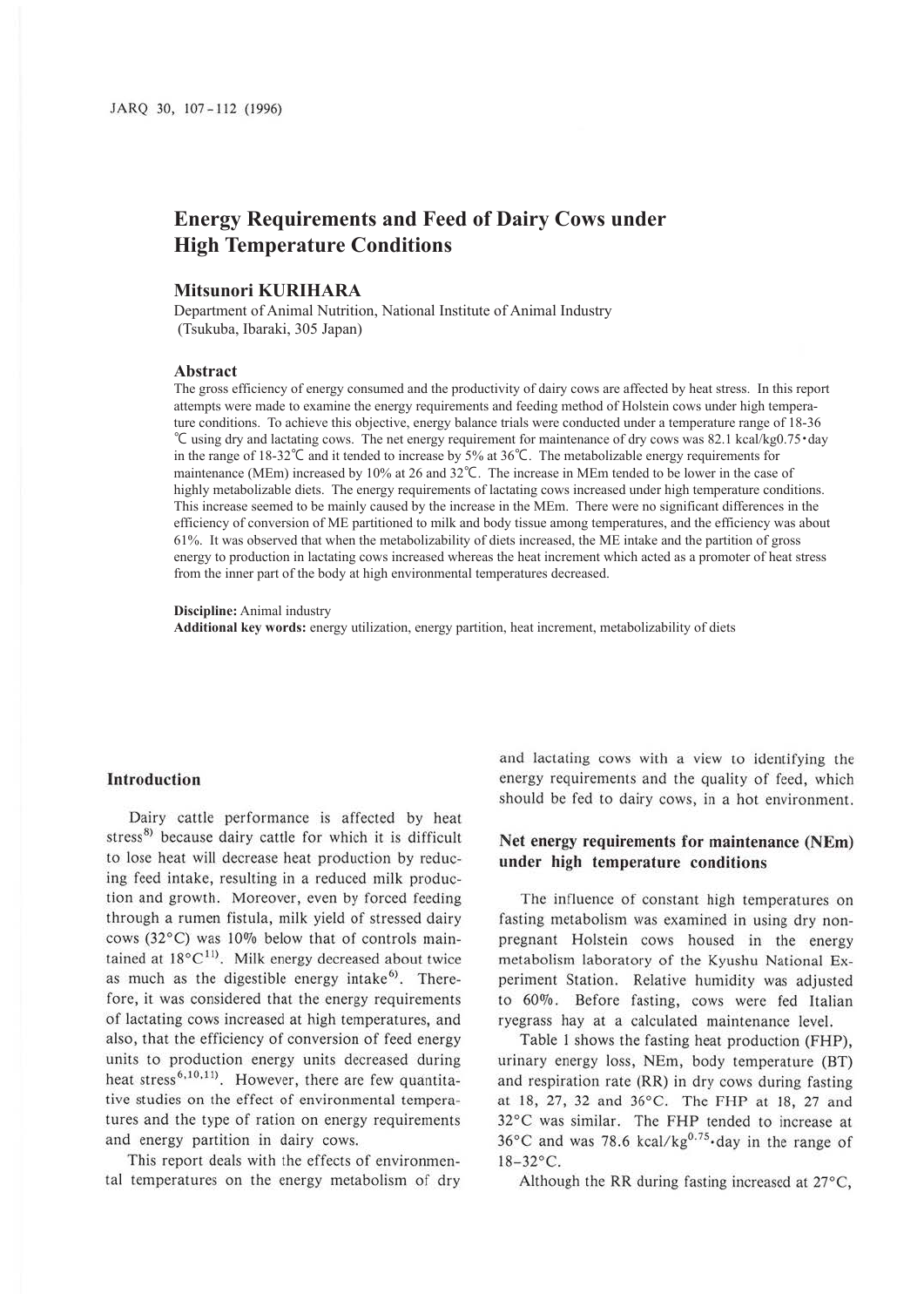|                                                      | Environmental temperature (°C) |                    |                    |                   |
|------------------------------------------------------|--------------------------------|--------------------|--------------------|-------------------|
| Item                                                 | 18<br>$(n = 6)$                | 27<br>$(n = 4)$    | 32<br>$(n = 2)$    | 36<br>$(n = 4)$   |
| Fasting heat production (FHP)<br>$(kcal/kg0.75$ day) | 79.3                           | 77.8               | 77.9               | 81.9              |
| Urinary energy loss                                  |                                |                    |                    |                   |
| $(kcal/kg0.75$ day)                                  | 3.1                            | 4.5                | 2.6                | 4.5               |
| <b>NEm</b><br>$(kcal/kg0.75$ day)                    | 82.4                           | 82.3               | 80.5               | 86.4              |
|                                                      |                                |                    |                    |                   |
| Body temperature (BT)<br>$(^{\circ}C)$               | 38.18 <sup>a</sup>             | 38.30 <sup>b</sup> | 38.38 <sup>b</sup> | 38.8c             |
| Respiration rate (RR)<br>$(\text{min})$              | 10.6 <sup>a</sup>              | 17.3 <sup>b</sup>  | 31.0 <sup>c</sup>  | 57.3 <sup>d</sup> |

Table 1. Fasting heat production, urinary energy loss, net energy requirements for maintenance  $(NEm)^{1}$  and physiological parameters at 18, 27, 32 and 36°C in the experiments using dry cows

I): NEm was calculated as ihe sum of the values of FHP and urinary energy loss during fasting (cited from ARC,  $1980<sup>1</sup>$ ).

a, b, c, d: Means within the same row with different superscripts were significantly different  $(P < 0.05)$ .

the BT was less than 38.5°C, corresponding to a normal range. These results suggest that several mechanisms including respiratory function effective*ly* promote heat loss because heat production, which acted as heat stress from the inner part of the body, was low during fasting.

The values of NEm were 82.4, 82.3, 80.5 and 86.4 kcal/kg<sup>0.75</sup> day at 18, 27, 32 and 36°C, respectively. The values of NEm at 18, 27 and 32°C were similar but tended to increase by *50/o* at 36°C. Based on these results, the NEm value was found to be 82.1 kcal/ $kg^{0.75}$  day in the range of  $18-32$ °C.

## **Effect of environmental temperature and feed on metabolizable energy requirements for maintenance (MEm)**

Energy balance trials were conducted at temperatures of 18, 26 and 32°C using dry non-pregnant Holstein cows which received two kinds of feeds at a calculated maintenance level, namely Italian ryegrass hay and com silage with the addition of 150 g soybean meal. Relative humidity was adjusted to 60%.

Table 2 shows the metabolizability(q) of feed, metabolizable energy (ME) intake, energy retention (ER), the ratio of heat increment (Hl) to ME intake and MEm at 18, 26 and 32°C. The ME intake was low at 32°C due to the reduction in feed intake.

The ME intake of cows fed corn silage was greater than that of cows fed Italian ryegrass hay, presumably due to the difference in q. The difference in the ME intake between the two types of feed was the largest at 32°C.

In the case of Italian ryegrass hay feeding, the ME intakes at 18 and 26°C were almost similar, but the ER was considerably different. It appears that the decrease of ER had started at 26°C. Therefore the MEm value at 26°C was higher than that at 18°C. On the contrary, results for the MEm value and the ER in the case of corn silage feeding were opposite, suggesting that the increase in MEm at 26°C is influenced by the kind of feed.

The ratio of HI to ME intake was higher at 26 and  $32^{\circ}$ C compared with that at  $18^{\circ}$ C in dry cows fed Italian ryegrass hay. In dry cows fed corn silage, the ratio increased only at 32°C. These results suggested that the Hl increased at high environmental temperatures without changes in the ME intake but that the increase was affected by the type of feed.

Table 3 lists the physiological parameters at 18, 26 and 32°C. The body temperature (BT) and the respiration rate (RR) increased markedly at 32°C. Hales and Findlay<sup>3)</sup> reported that the metabolic rate increased due to the elevation of the body temperature (van 't Hoff effect). The increase in RR indicated that heat dissipation increased through the body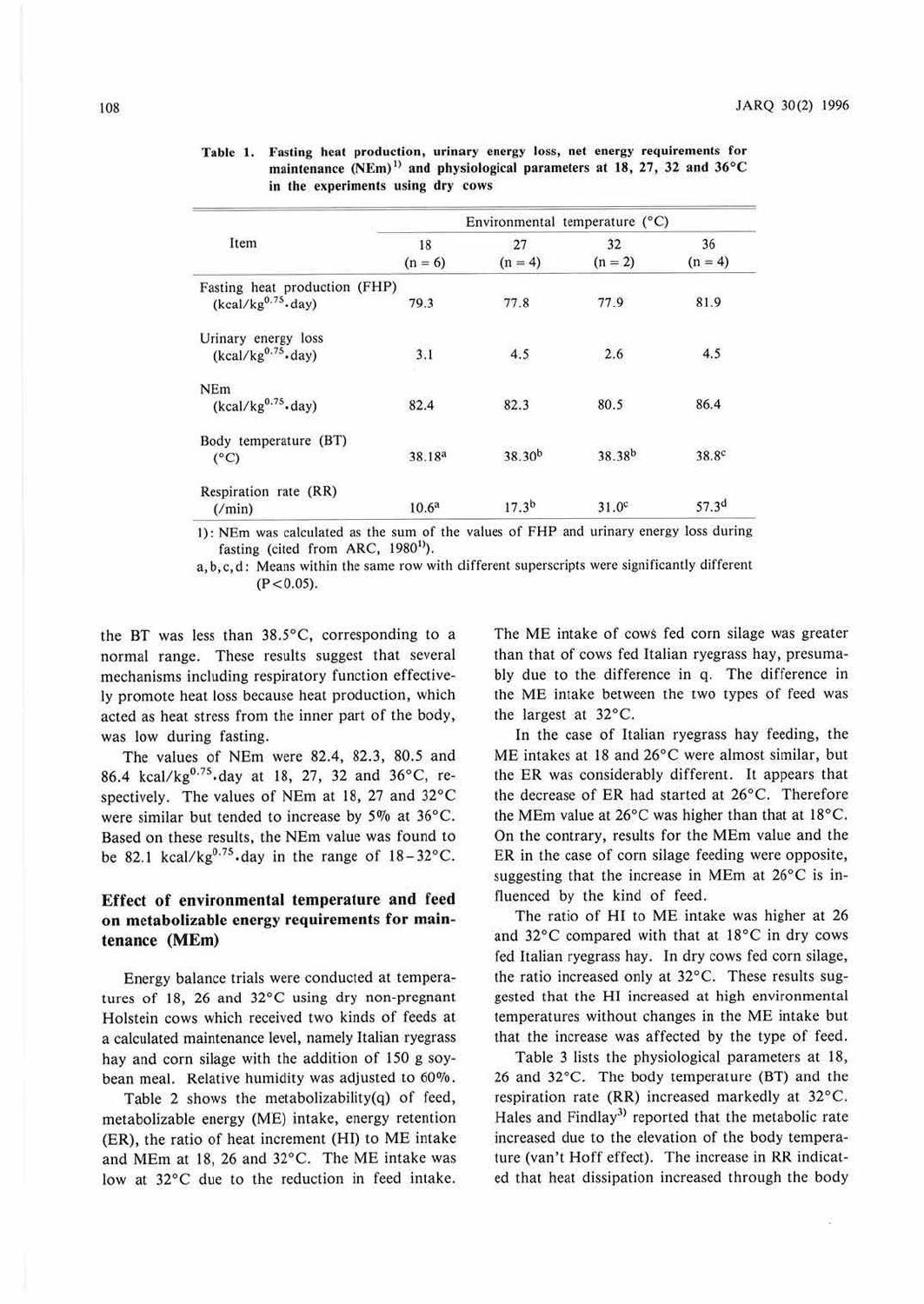|                                                | Environmental temperature (°C) |         |         |  |
|------------------------------------------------|--------------------------------|---------|---------|--|
| Feed                                           | 18                             | 26      | 32      |  |
| q of feed                                      |                                |         |         |  |
| Italian ryegrass hay                           | 0.416                          | 0.408   | 0.393   |  |
| Corn silage & soybean meal                     | 0.454                          | 0.472   | 0.474   |  |
| ME intake (kcal/kg $^{0.75}$ -day)             |                                |         |         |  |
| Italian ryegrass hay                           | 115.5                          | 111.5   | 94.7    |  |
| Corn silage & soybean meal                     | 127.6                          | 121.1   | 113.0   |  |
| Energy retention (ER) (kcal/kg $^{0.75}$ ·day) |                                |         |         |  |
| Italian ryegrass hay                           | $-7.1$                         | $-18.3$ | $-26.7$ |  |
| Corn silage & soybean meal                     | $-0.9$                         | $-1.6$  | $-13.6$ |  |
| $HI/ME$ intake $(\%)$                          |                                |         |         |  |
| Italian ryegrass hay                           | 38.1                           | 46.0    | 45.7    |  |
| Corn silage & soybean meal                     | 39.6                           | 34.1    | 43.0    |  |
| MEm (kcal/kg $^{0.75}$ ·day)                   |                                |         |         |  |
| Italian ryegrass hay                           | 126.6                          | 143.3   | 140.5   |  |
| Corn silage & soybean meal                     | 129.0                          | 118.8   | 135.4   |  |

Table 2. Metabolizability (q) of feed, metabolizable energy (ME) intake, ratio of heat increment  $(HI)^{11}$  to ME intake and energy requirements for maintenance  $(MEm)^{21}$  at 18, 26 and 32°C in the experiments using dry cows

I): HI was calculated as the difference between the values or HP and FHP, and the FHP was assumed to be 78.6 kcal/kg<sup>0.75</sup> day.

2): MEm was calculated using the formula; (NEm/(efficiency of conversion of MEm to NEm),  $NEm = 82.1$  kcal/kg<sup>0.75</sup> day).

The efficiency of conversion (NEm/MEm) could be calculated by the equation; NEm/MEm  $=$  (ER – (-82.1))/(ME intake).

| Feed                           | Environmental temperature (°C) |                   |                    |  |
|--------------------------------|--------------------------------|-------------------|--------------------|--|
|                                | 18                             | 26                | 32                 |  |
| Body temperature $(^{\circ}C)$ |                                |                   |                    |  |
| Italian ryegrass hay           | 38.35 <sup>a</sup>             | 38.46a            | 39.15 <sup>b</sup> |  |
| Corn silage & soybean meal     | 38.49                          | 38.64             | 39.81              |  |
| Respiration rate/min           |                                |                   |                    |  |
| Italian ryegrass hay           | 17.8 <sup>a</sup>              | 27.2 <sup>a</sup> | $52.2^{b}$         |  |
| Corn silage & soybean meal     | 26.0                           | 41.9              | 62.0               |  |

Table 3. Physiological parameters at 18, 26 and 32°C in the experiments using dry cows

a, b: Means within the same row with different superscripts were significantly different  $(P < 0.05)$ .

surface and respiratory functions<sup>4</sup>). Therefore, the increase in the ratio of Hl to ME intake at 32°C was caused by the increase in the metabolic rate and energy used for heat dissipation.

The MEm value of dry cows fed Italian ryegrass hay started to increase at 26°C. The MEm value of dry cows fed corn silage did not increase at 26°C unlike that of the cows fed Italian ryegrass hay. The mean MEm value of dry cows fed corn silage at 18 and  $26^{\circ}$ C (124 kcal/kg<sup>0.75</sup> day) could be considered as the value that was not affected by the environmental temperature. The value was in agreement with the results reported by Leahay et al.<sup>5)</sup>, showing that the MEm value of cows given ureatreated corn silage was 122 kcal/kg<sup>0.75</sup>.day.

The MEm of dry cows given Italian ryegrass hay was 12% higher at 26 and 32°C than at 18°C. The MEm tended to increase by 9% at  $32^{\circ}$ C compared with 18 and 26°C when corn silage was offered. The National Research Council<sup>7)</sup> reported that the MEm of lactating cows was 104 and 111 at 25 and 30°C, respectively, when the MEm at 10- 20°C was assumed to be 100. The rate of increase in the MEm from 18 10 32°C in this report was similar to that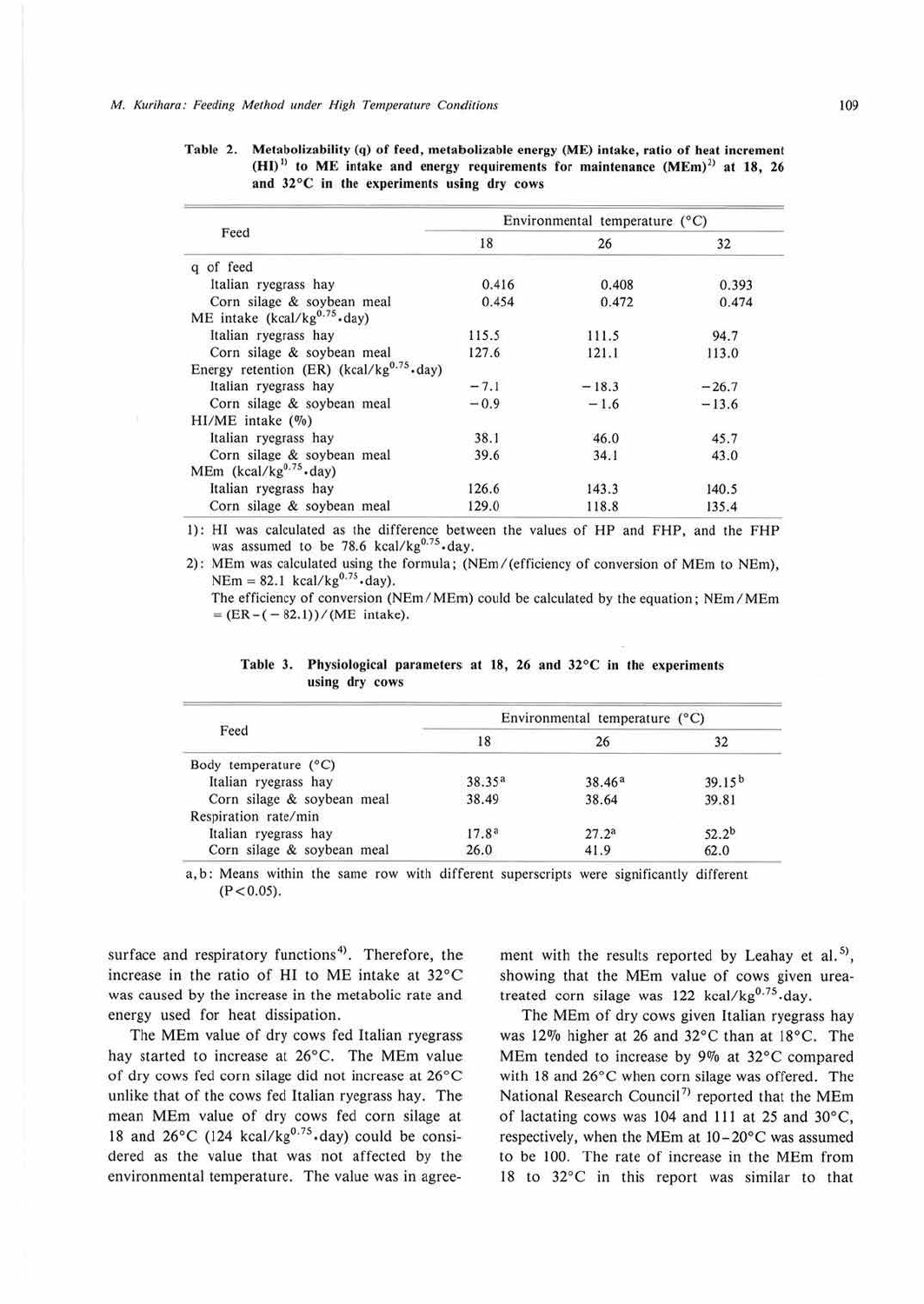reported by the NRC. However the increase at 26°C was observed only in cows given Italian ryegrass hay. These results suggested that the increase in the MEm at high environmental temperatures was affected by the kind of feed and the increase tended to be lower when low H1 feed was offered. Therefore, it is suggested that under high temperature conditions for dry dairy cows the MEm value should be 10% higher compared with the thermoneutral zone and the feed should give a lower HI to minimize the increase in MEm. These results are in agreement with the recommendation<sup>2,9)</sup> that feed administered during periods of high temperature should give a lower HI in order to minimize heat stress from the inner part of the body.

### **Energy requirements and partition in lactating cows under high temperature conditions**

Energy balances of lactating non-pregnant Holstein cows were calculated to determine the effect of high constant temperature on the energy requirements and partition. Cows were fed one of three diets as follows: HQ diet (Italian ryegrass hay  $(IRH)$ : concentrate ratio = 3 : 7), MQ diet (concentrate corresponding to 1/3 amount of 4% fatcorrected-milk yield, 4-5 kg beet pulp, 5 kg IRH, corn silage *ad libitum)* and LQ diet (TRH : concentrate ratio =  $7:3$ ).

Table 4 shows the q of diets, ME intake, ratio of HJ to ME intake and energy balance of lactating cows used in the experiment. The ME intake slightly decreased at 26°C and markedly decreased at 30°C compared with that at 18°C. The ratio of energy balance (EB), which was represented by the sum of the milk energy output and energy retention (ER), to gross energy (GE) intake tended to decrease at 30°C. The highest ME intake and ratio of EB to GE intake at 30°C were observed in the lactating cows fed HQ diet. These results suggested that the partition of GE to milk and body tissues decreased at 30°C and the efficiency of conversion of GE to milk and body tissues decreased at 30°C. However, if lactating cows were fed a diet with higher q, the reduction in production would be minimized.

Table 5 shows the efficiency of ME utilization for milk production and energy retention at 18, 26 and 30°C. The ratio of EB to ME intake above MEm was calculated for the temperatures of 18 and 26°C to estimate the energy requirements for production. However, since the MEm of the dry cows increased by about 10% under high temperature conditions, the ratio at 26 and 30°C was recalculated by using the formula  $EB/(ME$  intake-1.1 $\cdot$ MEm).

| Item <sup>3</sup>                        |                                                  | Environmental temperature (°C) |                    |  |  |
|------------------------------------------|--------------------------------------------------|--------------------------------|--------------------|--|--|
|                                          | 18                                               | 26                             | 32                 |  |  |
| of diets<br>$\alpha$                     |                                                  |                                |                    |  |  |
| HQ diet                                  | 0.552                                            | 0.548                          | 0.610              |  |  |
| MQ diet                                  | 0.552 <sup>a</sup>                               | 0.564 <sup>a</sup>             | 0.598b             |  |  |
| LQ diet                                  | 0.512                                            | 0.499                          | 0.511              |  |  |
| ME intake (kcal/kg <sup>0.75</sup> -day) |                                                  |                                |                    |  |  |
| HQ diet                                  | 365.4                                            | 306.1                          | 283.4              |  |  |
| MQ diet                                  | 344.0 <sup>a</sup>                               | 330.3 <sup>a</sup>             | 260.1 <sup>b</sup> |  |  |
| LQ diet                                  | 293.9 <sup>a</sup>                               | 276.7 <sup>a</sup>             | 242.4 <sup>b</sup> |  |  |
| $HI/(ME$ intake) $(\%)$                  |                                                  |                                |                    |  |  |
| HQ diet                                  | 37.2                                             | 39.2                           | 36.5               |  |  |
| MQ diet                                  | 39.6                                             | 38.0                           | 40.0               |  |  |
| LQ diet                                  | 39.9                                             | 37.6                           | 38.1               |  |  |
|                                          | Energy balance (EB) (% of gross energy consumed) |                                |                    |  |  |
| HQ diet                                  | 22.8                                             | 18.6                           | 20.3               |  |  |
| MQ diet                                  | 20.8                                             | 21.5                           | 17.6               |  |  |
| LQ diet                                  | 17.0                                             | 16.9                           | 14.8               |  |  |

Table 4. Metabolizability (q) of diets, ME<sup>D</sup> intake, ratio of HI<sup>D</sup> to ME intake and energy balance<sup>2)</sup> at 18, 26 and 30°C in the experiments using lactating cows

I) : a, b; Means within the same row with different superscripts were significantly different  $(P < 0.05)$ .

2): EB is the sum of milk energy and energy retention.

3): HQ, MQ and LQ diets; Refer to the text.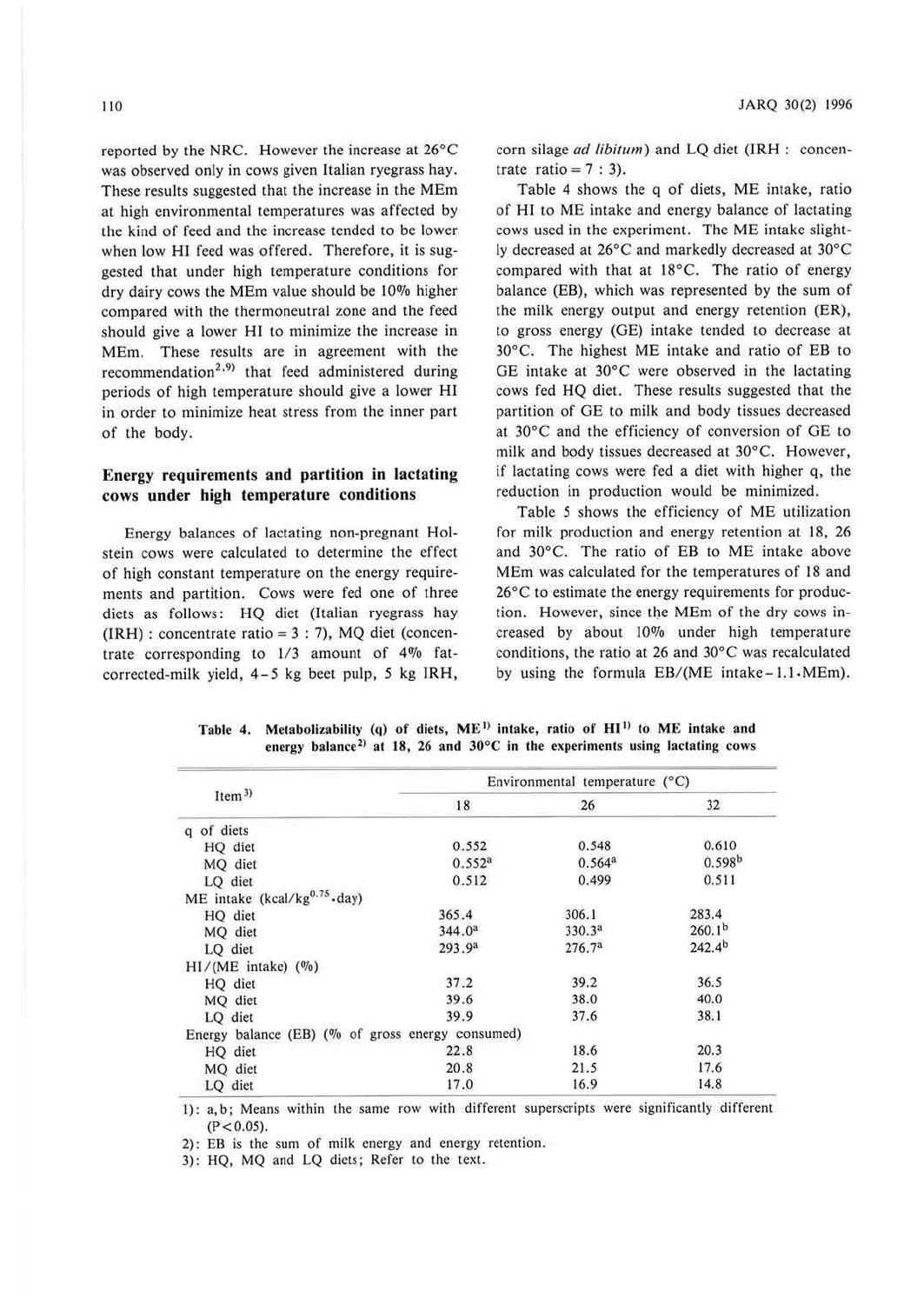|                                               | Environmental temperature (°C) |                   |            |
|-----------------------------------------------|--------------------------------|-------------------|------------|
| Item <sup>1</sup>                             | 18                             | 26                | 32         |
| HQ diet                                       |                                |                   |            |
| $EB/ME$ intake $(\%)$                         | 41.2                           | 33.7              | 33.1       |
| $EB/(ME)$ intake – MEm $)$ (%)                | 60.8                           | 57.5              | 61.1       |
| $EB/(ME)$ intake $-1.1 \cdot \text{MEM})$ (%) | $\overline{a}$                 | 61.4              | 65.6       |
| MO diet                                       |                                |                   |            |
| $EB/ME$ intake $(\%)$                         | 37.6 <sup>a</sup>              | 38.1 <sup>a</sup> | $29.6^{b}$ |
| $EB/(ME)$ intake – MEm $)$ (%)                | 57.2                           | 59.1              | 53.0       |
| $EB/(ME)$ intake $-1.1 \cdot \text{MEM})$ (%) |                                | 62.7              | 58.7       |
| LQ diet                                       |                                |                   |            |
| $EB/ME$ intake $(\%)$                         | 33.2                           | 33.8              | 29.0       |
| $EB/(ME)$ intake – MEm) $(\%)$                | 56.2                           | 60.1              | 58.2       |
| $EB/(ME)$ intake $-1.1 \cdot \text{MEM})$ (%) | L.                             | 65.3              | 64.6       |

Table 5. Efficiency of ME utilization for milk production plus energy retention at **18,** 26 and 30°C in experiments using lactating cows

1): HQ, MQ and LQ diets; Refer to the text.

EB, a, b; Same as in Table 4.

MEm; MEm was calculated as (NEm / km (efficiency of ME utilization for maintenance),  $NEm = 82.1$  kcal/kg<sup>0.75</sup> day).

The efficiency (km) was derived from the equation of  $km = 0.35$  q + 0.503 (cited from ARC, 1980<sup>1</sup>).

The ratio of EB to ME intake decreased at 30°C compared with 18°C. Under high temperature conditions, the efficiency of conversion of ME to milk and body tissues seemed to decrease and the energy used for heat dissipation seemed to increase. Consequently, the ME requirement under high temperature conditions is likely to be higher for lactating cows to maintain the same production in the thermoneutral zone. The ratio of EB to ME used for milk production plus energy retemion did not change appreciably with the environmental temperatures. The mean efficiency of ME utilization for milk and energy retention was almost constant at  $61\%$  in the range of 18-32°C. Therefore the energy requirements of lactating cows increased at high environmental temperatures and this increase seemed to be mainly caused by the increase in the MEm.

### Feed of dairy cows under high temperature **conditions**

The results presented above suggest that if the q value of diets could increase, the ME intake and the partition of GE to production may increase. The heat increment and the increase in MEm under high temperature conditions may decrease. Therefore, if dairy cows are fed a diet with high q under high temperature conditions, production may increase. The q value was obtained by dividing the ME value of the diet by the GE value. Although it is difficult to measure directly the ME value of the diet, it could be estimated by using the chemical composition or digestible nutrients. As a result of a comparative evaluation of several equations for predicting the ME (Meal/kg DM) contents of diets for cattle, it was suggested that the following two equations could be used for predicting the ME contents of diets<sup>4)</sup>.

$$
ME = -1.312 + 0.0603 \cdot CP + 0.0500 \cdot Oa + 0.0215 \cdot Ob + 0.0505 \cdot NCWFEe,ME = -0.330 + 0.958 \cdot DE,
$$

where,  $CP$ : crude protein (%DM), Oa: high digestible fraction of organic cell wall (organic a,  $\%$ DM), Ob: low digestible fraction of organic cell wall (organic b, %DM), NCWFEe: nitrogen cell wall free extract obtained by enzymatic analysis (%DM), DE: digestible energy (Meal/kg DM).

Therefore, the q value of diets could be calculated by dividing the estimated ME value by the measured GE value.

Moreover, since the MEm increases in spite of the reduction in feed intake under high temperature conditions, the ration should have a high palatability and high energy content to meet the increased requirements. In experiments using lactating cows, the degree of reduction in the dry matter intake under high temperature conditions decreased in the order of Italian ryegrass hay, corn silage, beet pulp, concentrate. The concentrate intake could decrease